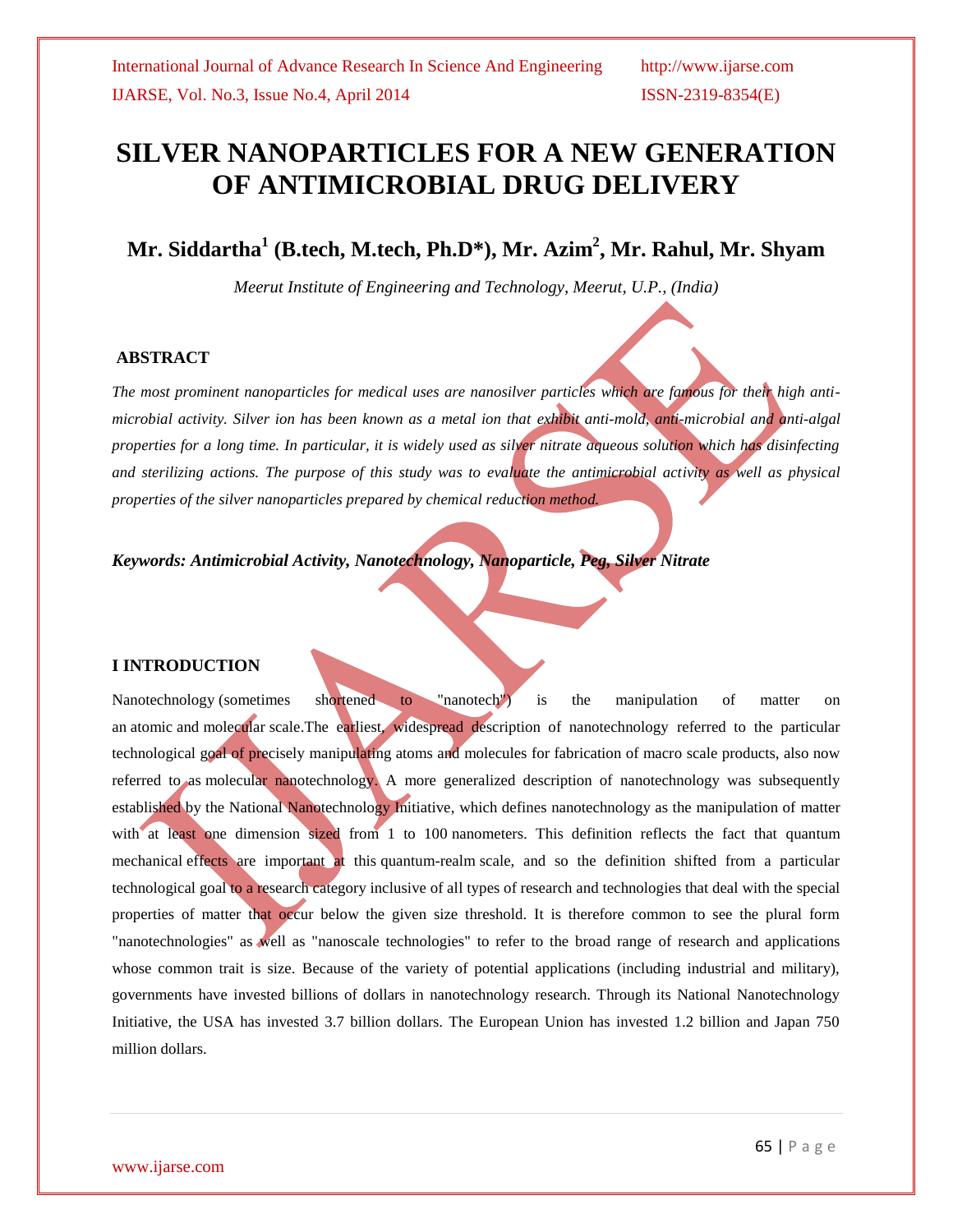#### **II SLIVER NANOPARTICLES**

Silver nanoparticles are nanoparticles of silver, i.e. silver particles of between 1 nm and 100 nm in size. While frequently described as being 'silver' some are composed of a large percentage of silver oxide due to their large ratio of surface-to-bulk silver atoms.

Silver nanoparticles have unique optical, electrical, and thermal properties and are being incorporated into products that range from photovoltaics to biological and chemical sensors. Examples include conductive inks, pastes and fillers which utilize silver nanoparticles for their high electrical conductivity, stability, and low sintering temperatures. Additional applications include molecular diagnostics and photonic devices, which take advantage of the novel optical properties of these nanomaterials. An increasingly common application is the use of silver nanoparticles for antimicrobial coatings, and many textiles, keyboards, wound dressings, and biomedical devices now contain silver nanoparticles that continuously release a low level of silver ions to provide protection against bacteria.

#### **III ANTIMICROBIAL ACTIVITY**

An antimicrobial is an agent that kills [microorganisms](http://en.wikipedia.org/wiki/Microorganism) or inhibits their growth.Antimicrobial medicines can be grouped according to the microorganisms they act primarily against. For example, antibacterials (commonly known as antibiotics) are used against [bacteria](http://en.wikipedia.org/wiki/Bacteria) and antifungals are used against [fungi.](http://en.wikipedia.org/wiki/Fungi) They can also be classed according to their function. Antimicrobials that kill microbes are called *microbicidal*; those that merely inhibit their growth are called *microbiostatic*. [Disinfectants](http://en.wikipedia.org/wiki/Disinfectant) such as [bleach](http://en.wikipedia.org/wiki/Bleach) are *non-selective antimicrobials*.

### **IV POTENTIAL USE OF THE ANTIMICROBIAL ACTIVITY OF SILVER NITRATE**

Silver nitrate is an inorganic compound with chemical formula AgNO3. This compound is a versatile precursor to many other silver compounds, such as those used in photography. It is far less sensitive to light than the halides. It was once called lunar caustic because silver was called luna by the ancient alchemists, who believed that silver was associated with the moon.

\* Effective topical antimicrobial agents decrease infection and mortality in burn patients. Silver sulphadiazine continues to be the antimicrobial agent most often used in burn care facilities. Combined topical use of silver sulphadiazine and other antimicrobials may be a possible solution to bacterial resistance in burn wounds. Other agents seem to be useful in isolated clinical situations. None of the available topical antimicrobials, whether alone or in combination.will however prevent colonization of burn wounds. although invasive infections are infrequent.

\*Metal ions were evaluated as potential antimicrobial agents suitable for local delivery in the oral cavity for the treatment of periodontitis. Silver nitrate, copper chloride, and zinc chloride were tested for antimicrobial activity in

.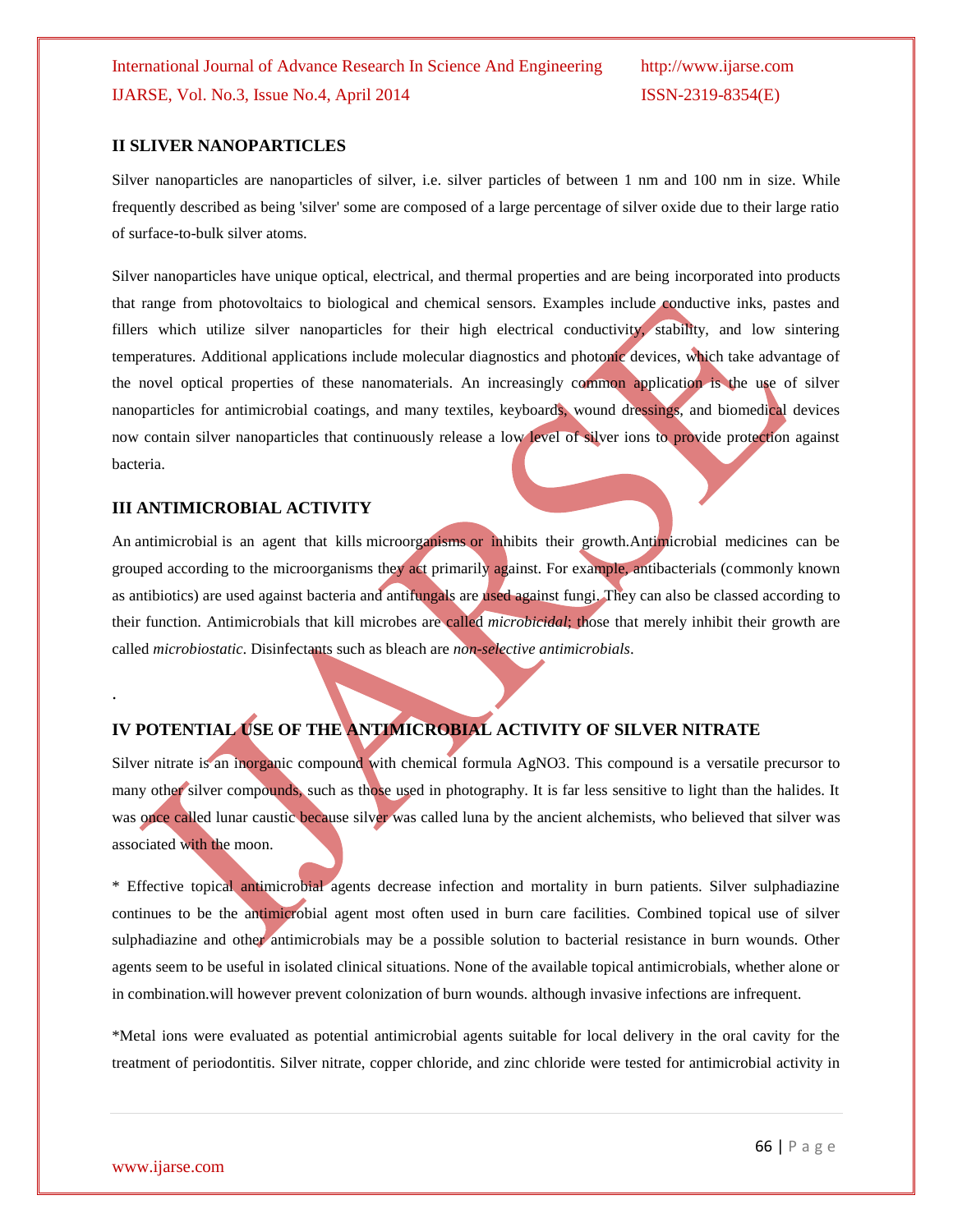in vitro killing assays conducted in phosphate buffered saline with a series of oral bacteria including gram-negative periodontal pathogens and gram-positive streptococci.

\*An antimicrobial therapeutic hydrogel composition comprises a pharmaceutical and/or medical grade silver salt, and an Aloe vera gel or extract. The composition could also include stabilizing agents, a non-ionic surfactant, polyol, and hydrophilic hygroscopic polymers. The resulting product has potent antimicrobial activity against bacteria, protozoa, fungi and viruses. The antimicrobial therapeutic composition can serve as a treatment for burns and as a wound/lesion dressing that either donates or receives moisture to provide a physiologic environment for accelerated wound healing and the relief of pain.

### **V MATERIALS AND PREPARATION OF SILVER NPS**

Silver nitrate was used as precursor in the preparation of silver NPs.

Two colloidal forms of silver NPs were prepared by one-step synthetic method using ethylene glycol and glucose as reducing agents. Uniform silver nanoparticles were obtained by reduction of silver nitrate at 50°-70°C under atmospheric pressure. Poly vinyl pyrrolidone (PVP) was used as stabilizer. Ethylene glycol silver NPs were synthesized by dissolving AgNO3 (160 mg) and PVP (6g) in 100 ml of 99.9% ethylene glycol (9). For the preparation of glucose silver NPs, AgNO3 (160 mg) and PVP (6g) were dissolved in 100 ml of 40% (w/w) of glucose syrup. In order to be confident that the reaction is complete and all the ionic silver have been converted to nanoparticles, 5ml of sodium chloride was added to the samples. Creation of turbidity in the reaction solution indicates the presence of ionic silver while a clear solution confirms completion of the reaction.

Gravimetric method was utilized to measure the total nanosilver content of solutions. Nano silver particles were dissolved in 10% nitric oxide. Subsequently, sodium chloride (in excess) was added to the solution. The total amount of silver was determined by weighing the precipitated AgCl.

## **5.1 Anti-Bacterial Determination**

The antimicrobial activities of the NPs suspension were determined by measurement of their minimum inhibitory concentrations (MICs) using the standard micro dilution method .The bacterial strains used in this study were Staphylococcus aureus and Escherichia coli.

#### **VI PHYSICAL CHARACTERIZATION OF THE PARTICLES**

SEM image of synthesised silver NPs by glucose are spherical in shape and have a smooth surface morphology. It is also apparent that resulting NPs are more and less uniform in size and shape. The UV-Vis spectrum shows absorption between 400 – 450 nm is usually characteristic of silver NPs in the UV-Vis region . Most of them were around 10-100 nm, smaller particles (8nm) were produced in glucose colloid rather than EG (15nm).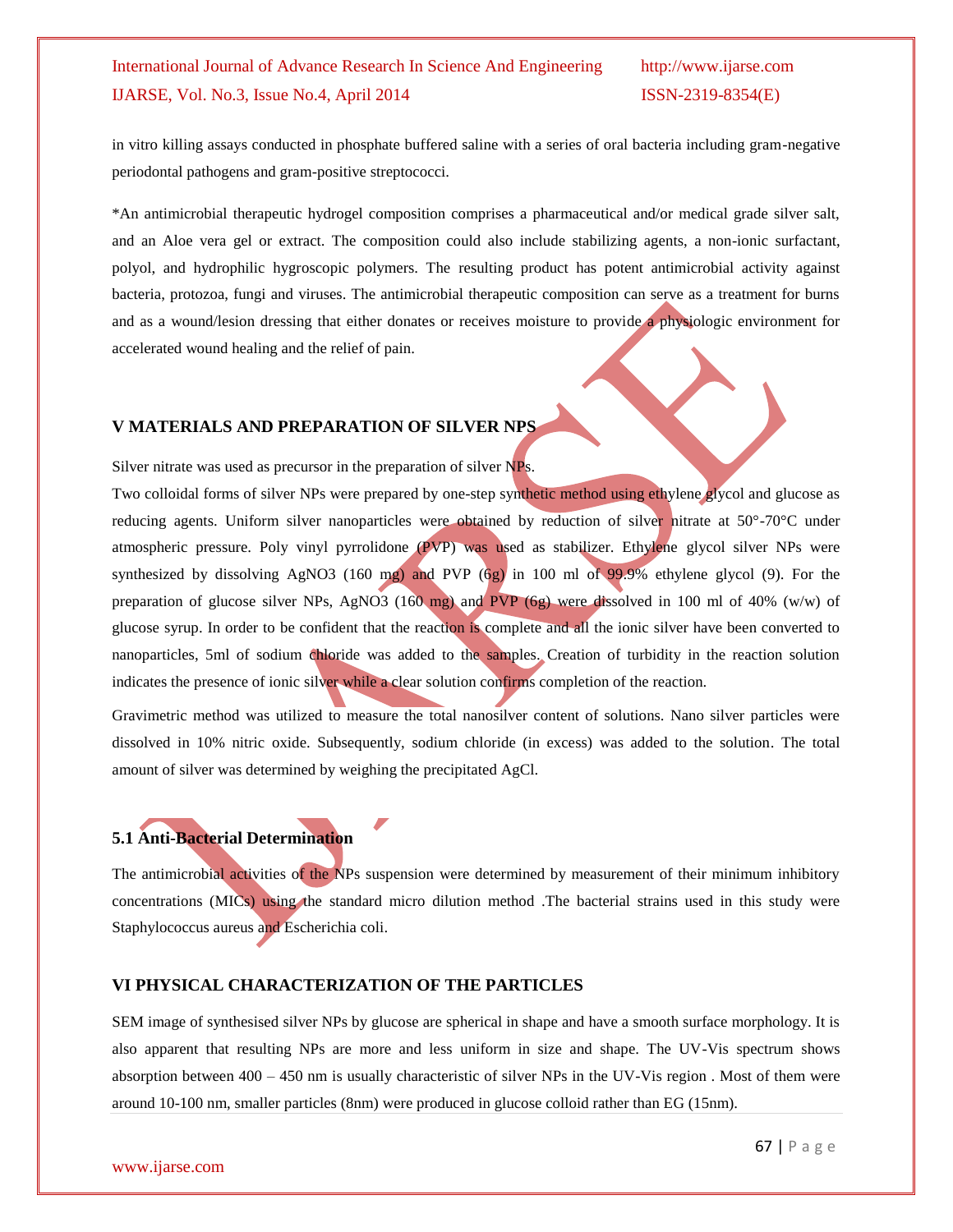#### **6.1 Anti-bacterial activity**

Figures below shows the MICs of silver NPs and silver nitrate against the individual tested bacterial strains. These results tend to indicate that the EG silver NPs had higher anti-bacterial activity than glucose silver NPs. Synthesis of silver nanoparticles by chemical reduction is considered a cheap and simple method. In the current study poly vinyl pyrolidone (PVP) was used as a stabilizer of the silver NPs. PVP could also control the reduction rate of silver ions as well as aggregation of metal atoms. The reducing agent showed to have an important impact on the uniformity of the nanoparticles. The silver nanoparticles produced by using glucose as the reducing agent compared to those produced by ethylene glycol showed better uniformity.

**Fig :1 Glucose reduced silver nanoparticles showing antimicrobial activity against S.aureus. Fig :2 Ethylene glycol reduced silver nanoparticles showing antimicrobial activity against S.aureus. Fig :3 Ethylene glycol reduced silver nanoparticles showing antimicrobial activity against E.coli. Fig :4 Glucose reduced silver nanoparticles showing antimicrobial activity against E.coli.**







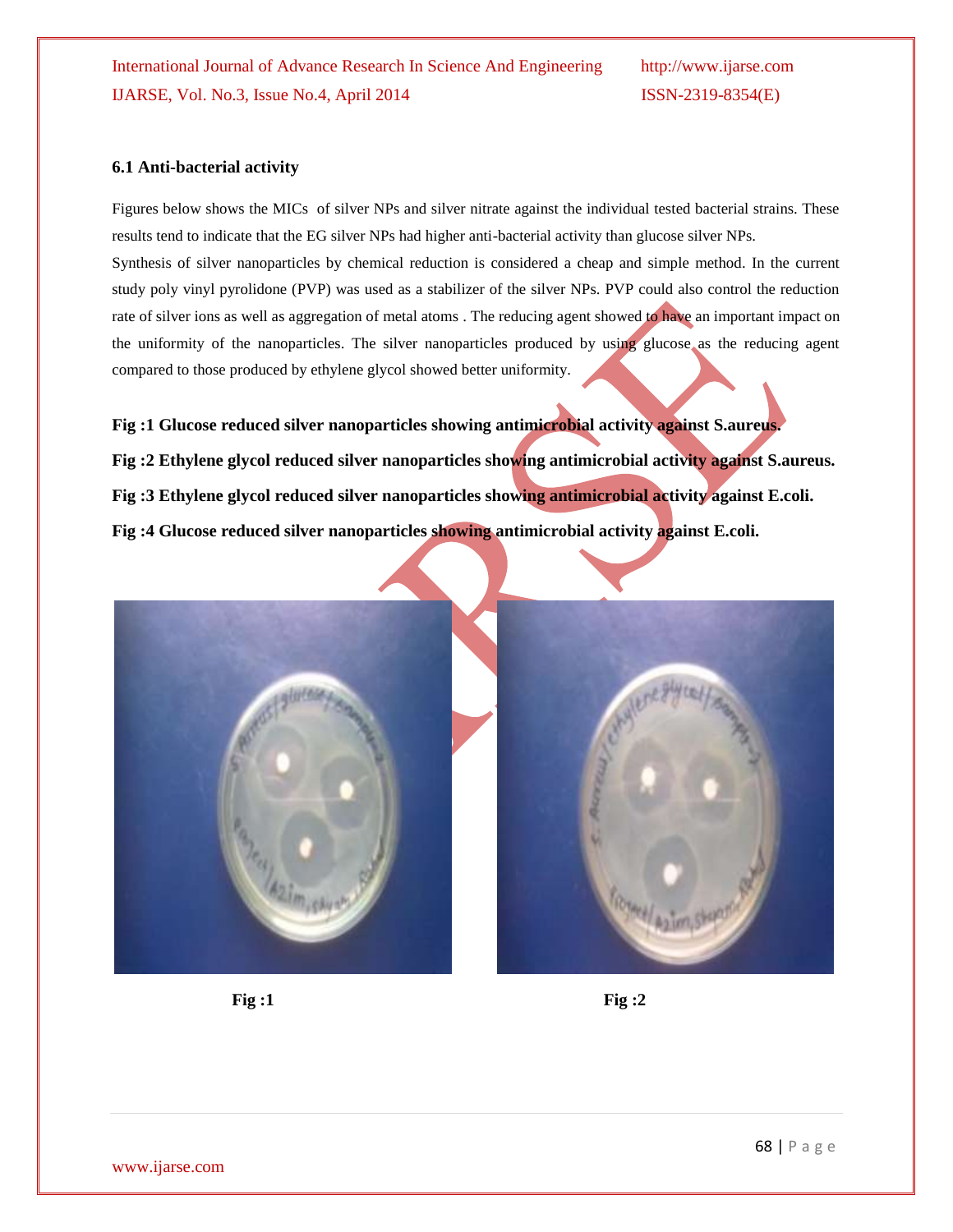





#### **REFERENCES**

- 1) World Health O: Global tuberculosis control : a short update to the 2009 report. World Health Organization, Geneva; 2009.
- 2) Sondi I, Salopek-Sondi B: Silver nanoparticles as antimicrobial agent: a case study on E. coli as a model for Gram-negative bacteria. J Colloid Interface Sci 2004, 275:177-182.
- 3) Hsiao M, Chen S, Shieh D, Yeh C: One-pot synthesis of hollow Au3Cu1 spherical-like and biomineralbotallackite Cu2 (OH) 3Cl flowerlike architectures exhibiting antimicrobial activity, J PhysChem B 2006, 110:205-210.
- 4) Priester J, Stoimenov P, Mielke R, Webb S, Ehrhardt C, Zhang J, Stucky G, Holden P: Effects of soluble cadmium salts versus CdSe quantum dots on the growth of planktonic Pseudomonas aeruginosa., Environ SciTechnol 2009, 43:2589-2594.
- 5) Brayner R, Ferrari-Iliou R, Brivois N, Djediat S, Benedetti M, Fiévet F: Toxicological impact studies based on Escherichia coli bacteria in ultrafine ZnO nanoparticles colloidal medium.,Nano Lett 2006, 6:866-870.
- 6) Simon-Deckers A, Loo S, Mayne-L'hermite M, Herlin-Boime N, Menguy N, Reynaud C, Gouget B, Carrie re M: Size-, composition-and shape-dependent toxicological impact of metal oxide nanoparticles and carbon nanotubes toward bacteria.,Environ SciTechnol 2009, 43:8423-8429.,Hipler U, Elsner P: Biofunctional textiles and the skin. Karger; 2006.
- 7) Bosetti M, Mass A, Tobin E, Cannas M: Silver coated materials for external fixation devices: in vitro biocompatibility and genotoxicity.,Biomaterials 2002, 23:887-892.
- 8) Herrera M, Carrion P, Baca P, Liebana J, Castillo A: In vitro antibacterial activity of glass-ionomer cements.,Microbios 2001, 104:141.